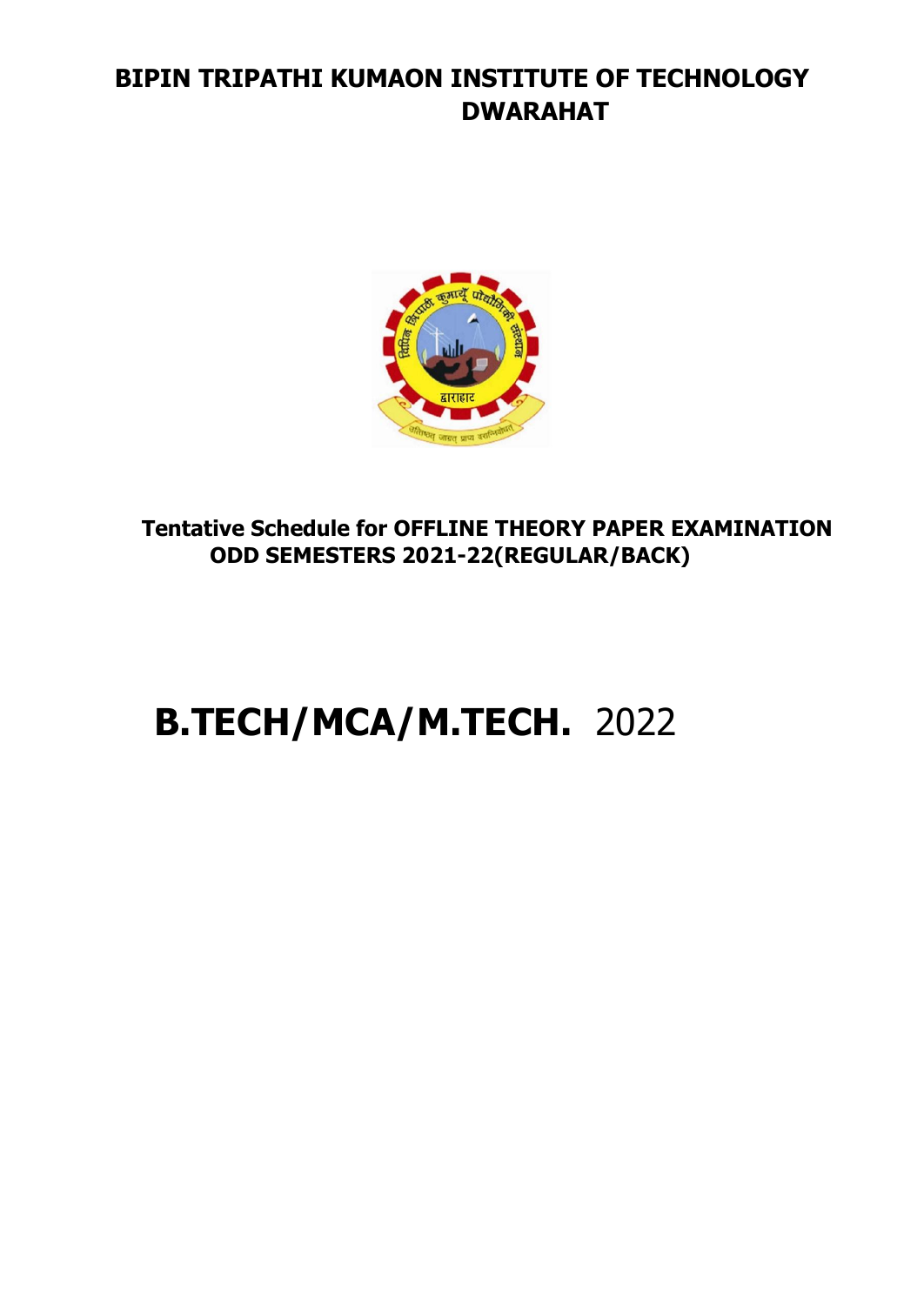### **TENTATIVE SCHEDULE FOR THE END SEMESTER EXAMINATION (THEORY) B.Tech. 4 th Year Session-2021-22 (Odd Semester)**

| S.  | <b>Date</b> | Day       | $1st$ Shift                                                                                                                 |
|-----|-------------|-----------|-----------------------------------------------------------------------------------------------------------------------------|
| No. |             |           | (9:30 to 11:30 AM)                                                                                                          |
| 1.  | 02/03/2022  | Wednesday | CS : Departmental Elective - IV (Human Computer Interfacing BCST703(A)                                                      |
|     |             |           | ECE : Departmental Elective - IV Digital Image Processing BECT075                                                           |
|     |             |           | ME: Departmental Elective - IV Robotics & Automation(BMET078)                                                               |
|     |             |           | EE : Departmental Elective - IV Wind & Solar Energy BEET074                                                                 |
|     |             |           | BC : Departmental Elective - IV Non Conventional Energy Resources BBCT711                                                   |
|     |             |           | CE: OE-II Hydrology and Irrigation(BCET-021)                                                                                |
|     |             |           | CH: DE-IV Fertilizer Technology(BCHT-741)                                                                                   |
| 2.  | 04/03/2022  | Friday    | CS: Open Elective-II Digital Image Processing BOCS704(B)                                                                    |
|     |             |           | EC: Optical Fibre Comm (BECT-701)                                                                                           |
|     |             |           | ME: CAD/CAM (BMET-701)                                                                                                      |
|     |             |           | BC: Bioinformatics (BBCT-701)                                                                                               |
|     |             |           | EE: Power Quality and FACTS (BEET-701)                                                                                      |
|     |             |           | CE : DE-IV Seismology (BCET-711)                                                                                            |
|     |             |           | CH: Process Equipment Design(BCHT-701)                                                                                      |
|     |             |           |                                                                                                                             |
| 3.  | 07/03/2022  | Monday    | CS: NET Framework and Programming BCST701                                                                                   |
|     |             |           | ECE: Departmental Elective - III(Satellite Communication (BECT074)                                                          |
|     |             |           | ME: Departmental Elective - III Maintenance & Safety (BMET072)                                                              |
|     |             |           | BC: Bioprocess Plant Design(BBCT-702)                                                                                       |
|     |             |           | EE: Departmental Elective - III ANN & Fuzzy Logic BEET071                                                                   |
|     |             |           | CE: DE-V Bridge Engineering(BCET-722)                                                                                       |
|     |             |           | CH: DE -V Hazardous Waste Mangagement(BCHT-752)                                                                             |
| 4.  | 09/03/2022  | Wednesday | Open Elective-I CSE/BCE/CHE: Universal Human Values HSMC-122                                                                |
|     |             |           | Open Elective-I ECE: IOT and Applications BECT003                                                                           |
|     |             |           | Open Elective-I ME: Energy Conservation (TOE071)<br>Open Elective-I EE: Utilization of Electrical Energy & traction BEET002 |
|     |             |           | Open Elective-I CE: EIA BCET011                                                                                             |
|     |             |           |                                                                                                                             |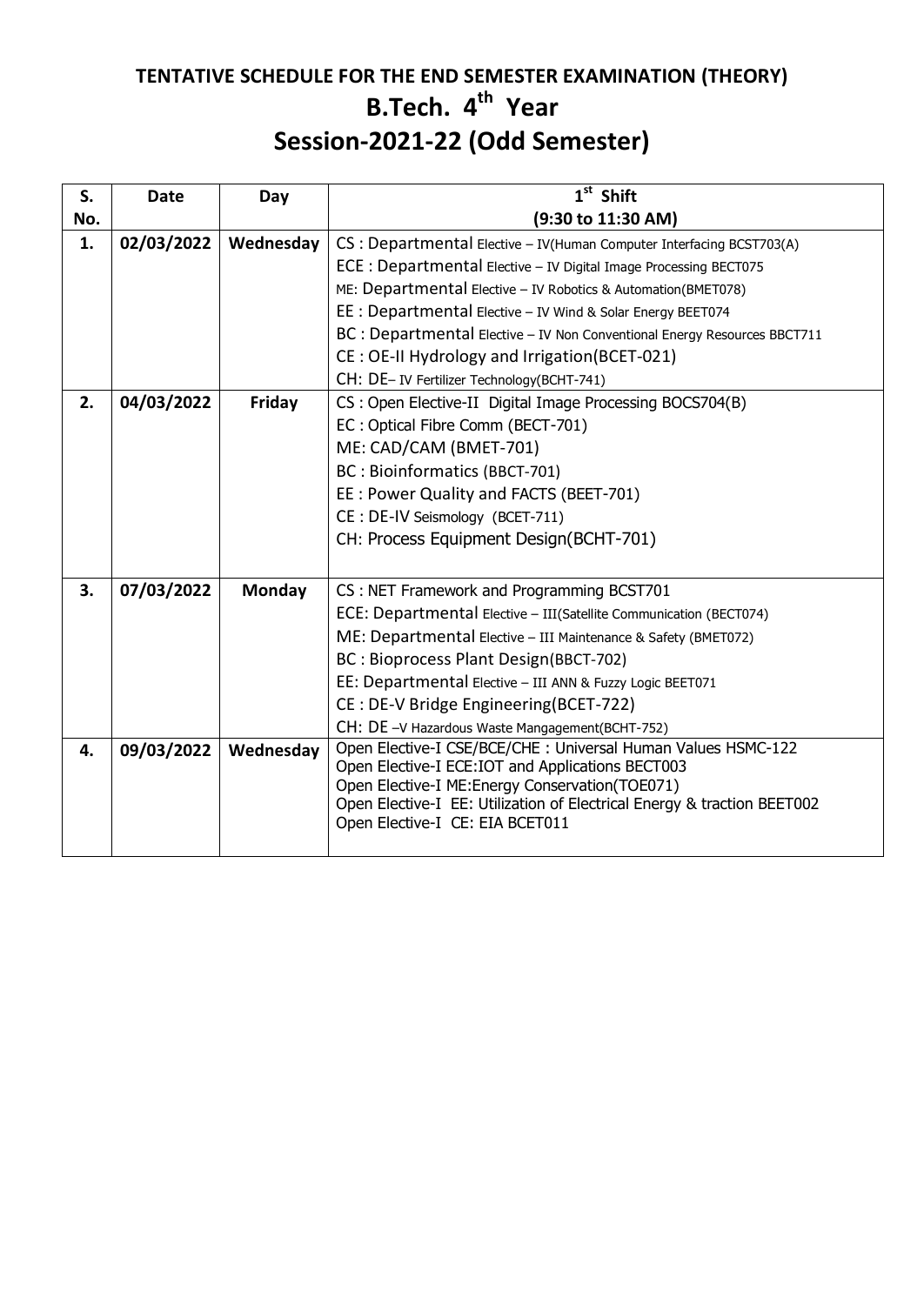### **TENTATIVE SCHEDULE FOR THE END SEMESTER EXAMINATION (THEORY) B.Tech. 3 rd Year Session-2021-22 (Odd Semester)**

| (12:00Noon to 2:00 PM)<br>No.<br>CS: Operating System (BCST-501)<br>02/03/2022<br>Wednesday<br>EC: Electromegnetic Field Theory (BECT-504)<br>ME: Manufacturing Science & Technology-II (BMET-502)<br>BC: Bio Separation Process(BBCT-501)<br>EE : Electromagnetic Field Theory (BEET-504)<br>CE: Transportation Engg-II(BCET-503)<br>CH: Process Dynamics & Control(BCHT-503)<br>CS: Design & Analysis of Algorithms (BCST-503)<br>04/03/2022<br>Friday<br>EC: Antenna & Wave Propagation (BECT-503)<br>ME: Heat and Mass Transfer (BMET 501)<br>BC: Bio-Process Engineering-I (BBCT502)<br>EE : Electrical Machine II (BEET-501)<br>CE: Geo Technical Engg. (BCET 501)<br>CH: MTO-II (BCHT 501)<br>07/03/2022<br>CS: Computer Networks BCST 502<br><b>Monday</b><br>EC: Microprocessor & Interfacing (BECT-501)<br>ME: Mechanical Measurement & Control(BMET 503)<br>BC : Heat Transfer Operations (BBCT503)<br>EE: Power System II BEET 502<br>CE: Environmental Engg-I(BCET-502)<br>CH: Chemical Reaction Engineering-II(BCHT502)<br>09/03/2022<br>Wednesday<br>CS :Departmental Elective-I Internet and Web Technology BCST504<br><b>EC: Departmental Elective-I</b><br>ME: Departmental Elective-I 3-D Printing & Design BMET-053<br>BC : Departmental Elective-I Immunology BBCT-512<br>EE: Power Electronics (BEET-503)<br>CE: Departmental Elective-I Quantity Survey & Costing BCET-511<br>CH: Departmental Elective-I Chemical Engineering Thermodynamics (BCHT-<br>513)<br>11/03/2022<br>Friday<br>CS :Departmental Elective-II Artificial Intelligence<br>EC: VLSI Technology & Design(BECT-502)<br>ME: Operation Research(BMET 504) | S. | <b>Date</b> | Day | 2 <sup>nd</sup><br><b>Shift</b> |  |  |
|---------------------------------------------------------------------------------------------------------------------------------------------------------------------------------------------------------------------------------------------------------------------------------------------------------------------------------------------------------------------------------------------------------------------------------------------------------------------------------------------------------------------------------------------------------------------------------------------------------------------------------------------------------------------------------------------------------------------------------------------------------------------------------------------------------------------------------------------------------------------------------------------------------------------------------------------------------------------------------------------------------------------------------------------------------------------------------------------------------------------------------------------------------------------------------------------------------------------------------------------------------------------------------------------------------------------------------------------------------------------------------------------------------------------------------------------------------------------------------------------------------------------------------------------------------------------------------------------------------------------------------------------------|----|-------------|-----|---------------------------------|--|--|
|                                                                                                                                                                                                                                                                                                                                                                                                                                                                                                                                                                                                                                                                                                                                                                                                                                                                                                                                                                                                                                                                                                                                                                                                                                                                                                                                                                                                                                                                                                                                                                                                                                                   |    |             |     |                                 |  |  |
|                                                                                                                                                                                                                                                                                                                                                                                                                                                                                                                                                                                                                                                                                                                                                                                                                                                                                                                                                                                                                                                                                                                                                                                                                                                                                                                                                                                                                                                                                                                                                                                                                                                   |    |             |     |                                 |  |  |
|                                                                                                                                                                                                                                                                                                                                                                                                                                                                                                                                                                                                                                                                                                                                                                                                                                                                                                                                                                                                                                                                                                                                                                                                                                                                                                                                                                                                                                                                                                                                                                                                                                                   |    |             |     |                                 |  |  |
|                                                                                                                                                                                                                                                                                                                                                                                                                                                                                                                                                                                                                                                                                                                                                                                                                                                                                                                                                                                                                                                                                                                                                                                                                                                                                                                                                                                                                                                                                                                                                                                                                                                   |    |             |     |                                 |  |  |
|                                                                                                                                                                                                                                                                                                                                                                                                                                                                                                                                                                                                                                                                                                                                                                                                                                                                                                                                                                                                                                                                                                                                                                                                                                                                                                                                                                                                                                                                                                                                                                                                                                                   |    |             |     |                                 |  |  |
|                                                                                                                                                                                                                                                                                                                                                                                                                                                                                                                                                                                                                                                                                                                                                                                                                                                                                                                                                                                                                                                                                                                                                                                                                                                                                                                                                                                                                                                                                                                                                                                                                                                   |    |             |     |                                 |  |  |
|                                                                                                                                                                                                                                                                                                                                                                                                                                                                                                                                                                                                                                                                                                                                                                                                                                                                                                                                                                                                                                                                                                                                                                                                                                                                                                                                                                                                                                                                                                                                                                                                                                                   |    |             |     |                                 |  |  |
|                                                                                                                                                                                                                                                                                                                                                                                                                                                                                                                                                                                                                                                                                                                                                                                                                                                                                                                                                                                                                                                                                                                                                                                                                                                                                                                                                                                                                                                                                                                                                                                                                                                   |    |             |     |                                 |  |  |
|                                                                                                                                                                                                                                                                                                                                                                                                                                                                                                                                                                                                                                                                                                                                                                                                                                                                                                                                                                                                                                                                                                                                                                                                                                                                                                                                                                                                                                                                                                                                                                                                                                                   |    |             |     |                                 |  |  |
|                                                                                                                                                                                                                                                                                                                                                                                                                                                                                                                                                                                                                                                                                                                                                                                                                                                                                                                                                                                                                                                                                                                                                                                                                                                                                                                                                                                                                                                                                                                                                                                                                                                   |    |             |     |                                 |  |  |
|                                                                                                                                                                                                                                                                                                                                                                                                                                                                                                                                                                                                                                                                                                                                                                                                                                                                                                                                                                                                                                                                                                                                                                                                                                                                                                                                                                                                                                                                                                                                                                                                                                                   |    |             |     |                                 |  |  |
|                                                                                                                                                                                                                                                                                                                                                                                                                                                                                                                                                                                                                                                                                                                                                                                                                                                                                                                                                                                                                                                                                                                                                                                                                                                                                                                                                                                                                                                                                                                                                                                                                                                   |    |             |     |                                 |  |  |
|                                                                                                                                                                                                                                                                                                                                                                                                                                                                                                                                                                                                                                                                                                                                                                                                                                                                                                                                                                                                                                                                                                                                                                                                                                                                                                                                                                                                                                                                                                                                                                                                                                                   |    |             |     |                                 |  |  |
|                                                                                                                                                                                                                                                                                                                                                                                                                                                                                                                                                                                                                                                                                                                                                                                                                                                                                                                                                                                                                                                                                                                                                                                                                                                                                                                                                                                                                                                                                                                                                                                                                                                   |    |             |     |                                 |  |  |
|                                                                                                                                                                                                                                                                                                                                                                                                                                                                                                                                                                                                                                                                                                                                                                                                                                                                                                                                                                                                                                                                                                                                                                                                                                                                                                                                                                                                                                                                                                                                                                                                                                                   |    |             |     |                                 |  |  |
|                                                                                                                                                                                                                                                                                                                                                                                                                                                                                                                                                                                                                                                                                                                                                                                                                                                                                                                                                                                                                                                                                                                                                                                                                                                                                                                                                                                                                                                                                                                                                                                                                                                   |    |             |     |                                 |  |  |
|                                                                                                                                                                                                                                                                                                                                                                                                                                                                                                                                                                                                                                                                                                                                                                                                                                                                                                                                                                                                                                                                                                                                                                                                                                                                                                                                                                                                                                                                                                                                                                                                                                                   |    |             |     |                                 |  |  |
|                                                                                                                                                                                                                                                                                                                                                                                                                                                                                                                                                                                                                                                                                                                                                                                                                                                                                                                                                                                                                                                                                                                                                                                                                                                                                                                                                                                                                                                                                                                                                                                                                                                   |    |             |     |                                 |  |  |
|                                                                                                                                                                                                                                                                                                                                                                                                                                                                                                                                                                                                                                                                                                                                                                                                                                                                                                                                                                                                                                                                                                                                                                                                                                                                                                                                                                                                                                                                                                                                                                                                                                                   |    |             |     |                                 |  |  |
|                                                                                                                                                                                                                                                                                                                                                                                                                                                                                                                                                                                                                                                                                                                                                                                                                                                                                                                                                                                                                                                                                                                                                                                                                                                                                                                                                                                                                                                                                                                                                                                                                                                   |    |             |     |                                 |  |  |
|                                                                                                                                                                                                                                                                                                                                                                                                                                                                                                                                                                                                                                                                                                                                                                                                                                                                                                                                                                                                                                                                                                                                                                                                                                                                                                                                                                                                                                                                                                                                                                                                                                                   |    |             |     |                                 |  |  |
|                                                                                                                                                                                                                                                                                                                                                                                                                                                                                                                                                                                                                                                                                                                                                                                                                                                                                                                                                                                                                                                                                                                                                                                                                                                                                                                                                                                                                                                                                                                                                                                                                                                   |    |             |     |                                 |  |  |
|                                                                                                                                                                                                                                                                                                                                                                                                                                                                                                                                                                                                                                                                                                                                                                                                                                                                                                                                                                                                                                                                                                                                                                                                                                                                                                                                                                                                                                                                                                                                                                                                                                                   |    |             |     |                                 |  |  |
|                                                                                                                                                                                                                                                                                                                                                                                                                                                                                                                                                                                                                                                                                                                                                                                                                                                                                                                                                                                                                                                                                                                                                                                                                                                                                                                                                                                                                                                                                                                                                                                                                                                   |    |             |     |                                 |  |  |
|                                                                                                                                                                                                                                                                                                                                                                                                                                                                                                                                                                                                                                                                                                                                                                                                                                                                                                                                                                                                                                                                                                                                                                                                                                                                                                                                                                                                                                                                                                                                                                                                                                                   |    |             |     |                                 |  |  |
|                                                                                                                                                                                                                                                                                                                                                                                                                                                                                                                                                                                                                                                                                                                                                                                                                                                                                                                                                                                                                                                                                                                                                                                                                                                                                                                                                                                                                                                                                                                                                                                                                                                   |    |             |     |                                 |  |  |
|                                                                                                                                                                                                                                                                                                                                                                                                                                                                                                                                                                                                                                                                                                                                                                                                                                                                                                                                                                                                                                                                                                                                                                                                                                                                                                                                                                                                                                                                                                                                                                                                                                                   |    |             |     |                                 |  |  |
|                                                                                                                                                                                                                                                                                                                                                                                                                                                                                                                                                                                                                                                                                                                                                                                                                                                                                                                                                                                                                                                                                                                                                                                                                                                                                                                                                                                                                                                                                                                                                                                                                                                   |    |             |     |                                 |  |  |
|                                                                                                                                                                                                                                                                                                                                                                                                                                                                                                                                                                                                                                                                                                                                                                                                                                                                                                                                                                                                                                                                                                                                                                                                                                                                                                                                                                                                                                                                                                                                                                                                                                                   |    |             |     |                                 |  |  |
|                                                                                                                                                                                                                                                                                                                                                                                                                                                                                                                                                                                                                                                                                                                                                                                                                                                                                                                                                                                                                                                                                                                                                                                                                                                                                                                                                                                                                                                                                                                                                                                                                                                   |    |             |     |                                 |  |  |
|                                                                                                                                                                                                                                                                                                                                                                                                                                                                                                                                                                                                                                                                                                                                                                                                                                                                                                                                                                                                                                                                                                                                                                                                                                                                                                                                                                                                                                                                                                                                                                                                                                                   |    |             |     |                                 |  |  |
|                                                                                                                                                                                                                                                                                                                                                                                                                                                                                                                                                                                                                                                                                                                                                                                                                                                                                                                                                                                                                                                                                                                                                                                                                                                                                                                                                                                                                                                                                                                                                                                                                                                   |    |             |     |                                 |  |  |
|                                                                                                                                                                                                                                                                                                                                                                                                                                                                                                                                                                                                                                                                                                                                                                                                                                                                                                                                                                                                                                                                                                                                                                                                                                                                                                                                                                                                                                                                                                                                                                                                                                                   |    |             |     |                                 |  |  |
| BC : Departmental Elective-II Bio Reactor Design BBCT-524                                                                                                                                                                                                                                                                                                                                                                                                                                                                                                                                                                                                                                                                                                                                                                                                                                                                                                                                                                                                                                                                                                                                                                                                                                                                                                                                                                                                                                                                                                                                                                                         |    |             |     |                                 |  |  |
| EE : Departmental Elective-I Digital Control System BEET-051                                                                                                                                                                                                                                                                                                                                                                                                                                                                                                                                                                                                                                                                                                                                                                                                                                                                                                                                                                                                                                                                                                                                                                                                                                                                                                                                                                                                                                                                                                                                                                                      |    |             |     |                                 |  |  |
| CE: Departmental Elective-II Structure-II TCE-521                                                                                                                                                                                                                                                                                                                                                                                                                                                                                                                                                                                                                                                                                                                                                                                                                                                                                                                                                                                                                                                                                                                                                                                                                                                                                                                                                                                                                                                                                                                                                                                                 |    |             |     |                                 |  |  |
| CH: Departmental Elective-II Process Flow Sheet Simulation(BCHT-522)                                                                                                                                                                                                                                                                                                                                                                                                                                                                                                                                                                                                                                                                                                                                                                                                                                                                                                                                                                                                                                                                                                                                                                                                                                                                                                                                                                                                                                                                                                                                                                              |    |             |     |                                 |  |  |
| CSE/ECE/EE/CE/ME : Constitution of India<br>12/03/2022<br>Saturday<br>CHE/BCE: Essence of Indian Traditional Knowledge                                                                                                                                                                                                                                                                                                                                                                                                                                                                                                                                                                                                                                                                                                                                                                                                                                                                                                                                                                                                                                                                                                                                                                                                                                                                                                                                                                                                                                                                                                                            |    |             |     |                                 |  |  |
|                                                                                                                                                                                                                                                                                                                                                                                                                                                                                                                                                                                                                                                                                                                                                                                                                                                                                                                                                                                                                                                                                                                                                                                                                                                                                                                                                                                                                                                                                                                                                                                                                                                   |    |             |     |                                 |  |  |

#### **TENTATIVE SCHEDULE FOR THE END SEMESTER EXAMINATION (THEORY)**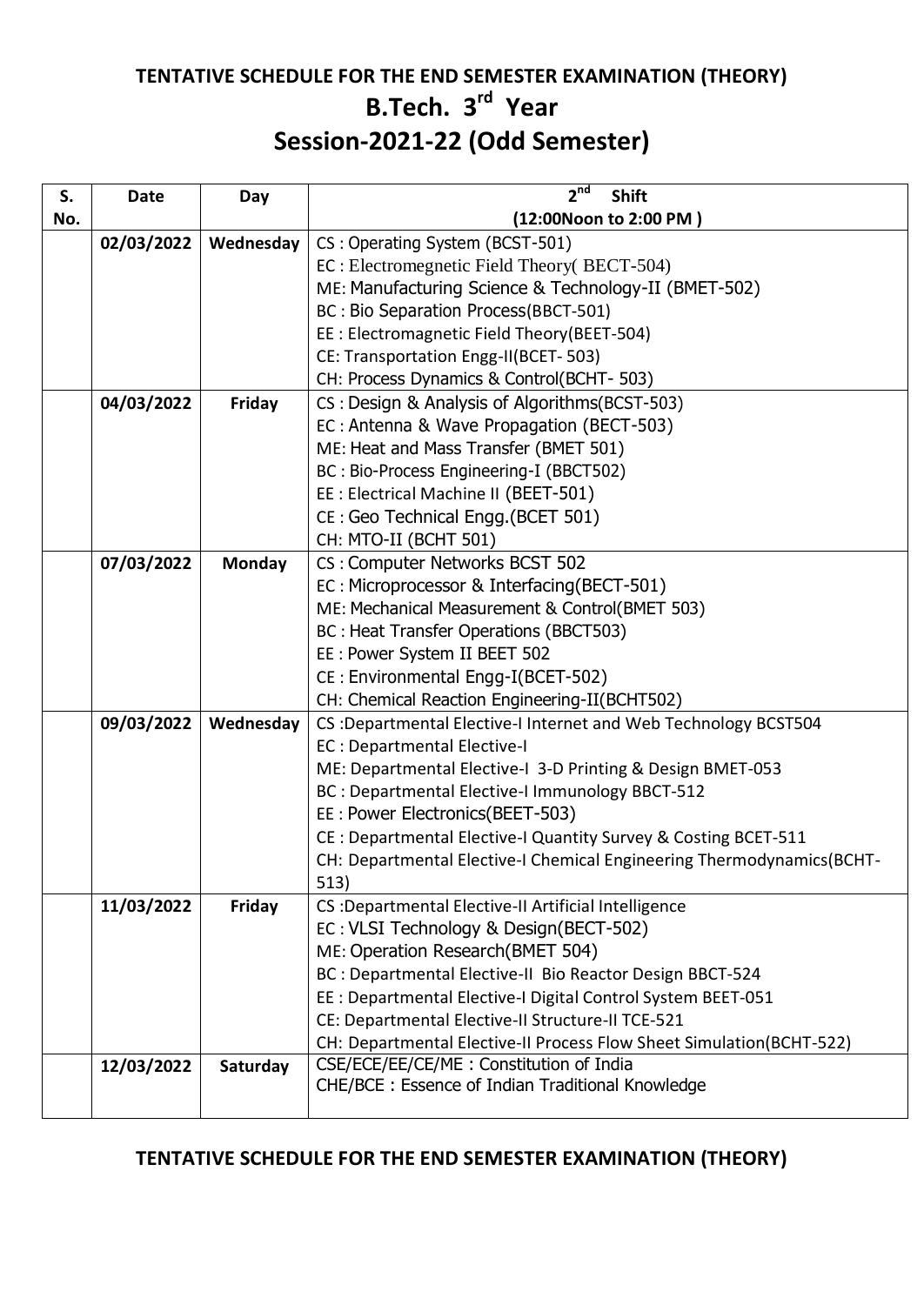# **B.Tech. 2<sup>nd</sup> Year Session-2021-22 (Odd Semester)**

| S.                      | Date       | Day           |                  | <b>Shift</b> | 3rd<br>Shift (02:30 to 04:30 PM)                    |
|-------------------------|------------|---------------|------------------|--------------|-----------------------------------------------------|
| No.                     |            |               |                  |              | Shift (09:30 to 011:30 PM)<br>1st                   |
| $\mathbf{1}$            | 02/03/2022 | Wednesday     | 3rd              | <b>Shift</b> | <b>CS: Engineering Science Course</b>               |
|                         |            |               |                  |              | EC: Mathematics-III BEST-301                        |
|                         |            |               |                  |              | ME: Mathematics-III BEST-301                        |
|                         |            |               |                  |              | EE: Mathematics-III BEST-301                        |
|                         |            |               |                  |              | CE: Mathematics-III BEST-301                        |
|                         |            |               |                  |              | CH: Material & Energy Balance BCHT-301              |
| $\overline{2}$          | 04/03/2022 | Friday        | 3rd              | <b>Shift</b> | CS: Object Oriented Programming BEET-305            |
|                         |            |               |                  |              | EC: Network Analysis & Synthesis BEET-305           |
|                         |            |               |                  |              | ME: Basic Thermo Dynamics BMET-301                  |
|                         |            |               |                  |              | EE : Network Analysis & Synthesis BEET-305          |
|                         |            |               |                  |              | CE: Surveying & Geomatics BCET-303                  |
|                         |            |               |                  |              | CH: Heat Transfer Operation BCHT-303                |
| $\overline{\mathbf{3}}$ | 07/03/2022 | <b>Monday</b> | 3rd              | <b>Shift</b> | CS : Discrete Structure BCST-302                    |
|                         |            |               |                  |              | EC: Digital Electronics BECT-303                    |
|                         |            |               |                  |              | ME: Strength of Material BMET-303                   |
|                         |            |               |                  |              | EE : Electrical Measurement & Instrumentation BEET- |
|                         |            |               |                  |              | 301                                                 |
|                         |            |               |                  |              | CE: Solid Mechanics BCET-301                        |
|                         |            |               |                  |              | CH: Strength of Material BMET-303                   |
| 4                       | 09/03/2022 | Wednesday     | 3rd              | <b>Shift</b> | CS: Data Structure BCST-303                         |
|                         |            |               |                  |              | EC: Electronic Devices BEST-304                     |
|                         |            |               |                  |              | ME: Material Science & Technology BMET-302:         |
|                         |            |               |                  |              | EE: Electronic Devices BEST-304                     |
|                         |            |               |                  |              | CE: Fluid Mechanics BCET-302                        |
|                         |            |               |                  |              | CH: Chemical Engineering Fluid Mechanics BCHT-302   |
| 5                       | 11/03/2022 | Friday        | 3rd              | <b>Shift</b> | CS/EE/ME: Technical Communication HSMC-30           |
|                         |            |               |                  |              | CE/ECE/CHE: Universal Human Values HSMC-302         |
| 6                       | 12/03/2022 | Saturday      | <b>1st Shift</b> |              | CS: Computer Workshop BCST-306                      |
|                         |            |               |                  |              | EC: Computer System Security BCST-306               |
|                         |            |               |                  |              | ME: Computer System Security BCST-306:              |
|                         |            |               |                  |              | EE: Computer System Security BCST-306               |
|                         |            |               |                  |              | CE: Computer System Security BCST-306               |
|                         |            |               |                  |              | CH: Computer System Security BCST-306               |

#### **TENTATIVE SCHEDULE FOR THE END SEMESTER EXAMINATION (THEORY)**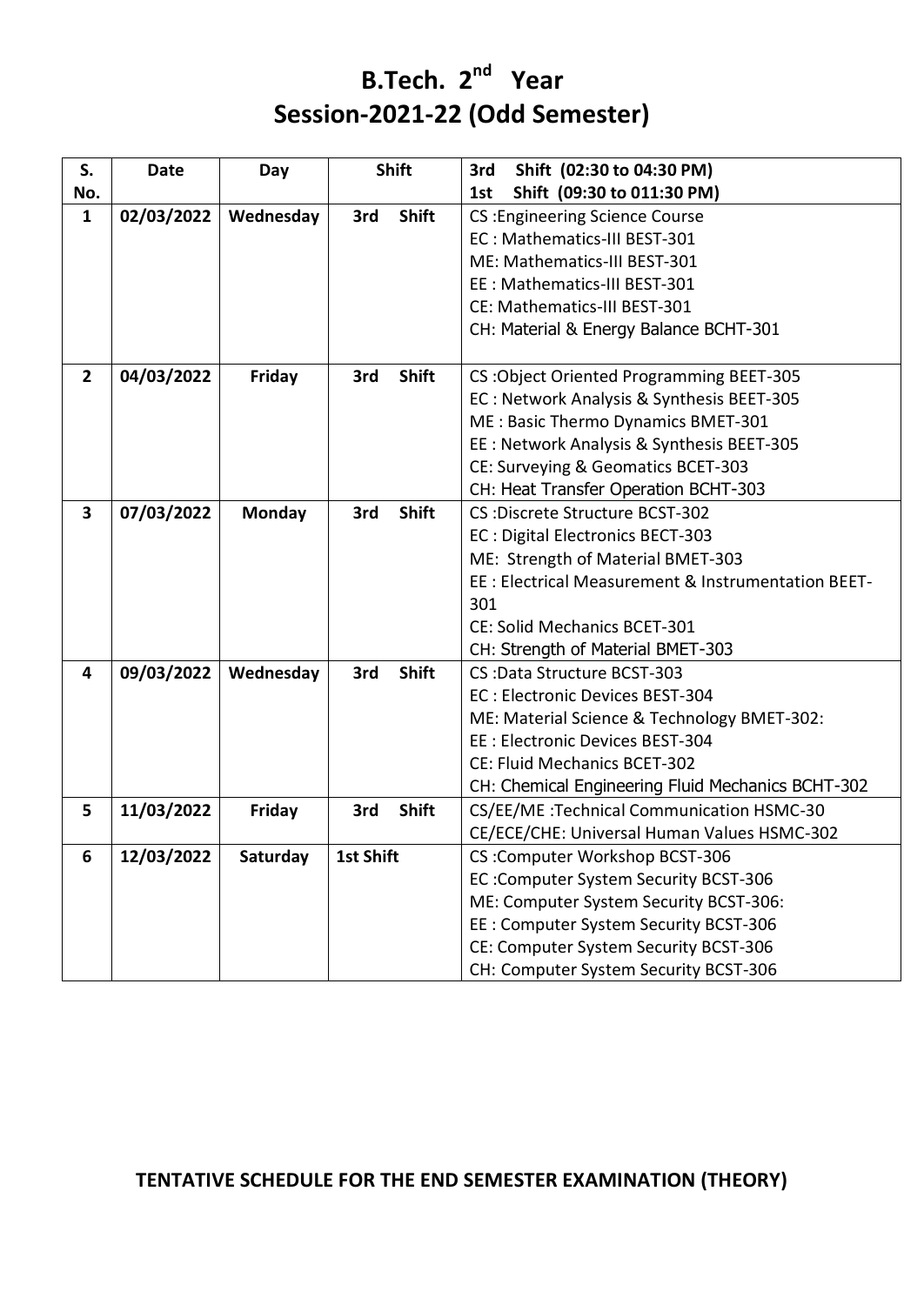# **M.Tech1st year & MCA 2<sup>nd</sup> & 3<sup>rd</sup> Year Session-2021-22 (Odd Semester)**

| S.             | Date       | Day       | 1 <sup>st</sup><br><b>Shift</b>                              |
|----------------|------------|-----------|--------------------------------------------------------------|
| No.            |            |           | (9.30 AM to 11:30 AM)                                        |
| 1              | 02/03/2022 | Wednesday | Theory of Automata and Formal Language MCAT-301              |
|                |            |           | Data Mining MCAT502                                          |
|                |            |           | Program Core I- Mathematical foundations of Computer Science |
| $\overline{2}$ | 04/03/2022 | Friday    | Software Engineering MCAT-302                                |
|                |            |           | Cryptography & n/w security MCAT503                          |
|                |            |           | Program Core II-Advanced Data Structures                     |
| 3              | 07/03/2022 | Monday    | Big Data Analysis MCAT-303                                   |
|                |            |           | MCA: E-V IoT (MCAT 551)                                      |
|                |            |           | Program Elective I-Wireless Sensor                           |
| 4              | 09/03/2022 | Wednesday | Artificial Intelligence and Applications MCAT-304            |
|                |            |           | .NET Technology with C#(MCAT 501)                            |
|                |            |           | Program Elective II-Advanced Wireless and Mobile Networks    |
| 5              | 11/03/2022 | Friday    | <b>Combinatorics and Graph Theory MCAT-305</b>               |
|                |            |           | <b>E-IV Client Server Computing</b><br>(MCAT 543)            |
|                |            |           | Research Methodology and IPR                                 |
| 6              | 12/03/2022 | Saturday  | Universal Human Values MCAT-306                              |
|                |            |           | Software Testing & Quality Assurance (MCAT 504)              |
|                |            |           | <b>Audit Course</b>                                          |

### **TENTATIVE SCHEDULE FOR THE END SEMESTER EXAMINATION (THEORY)**